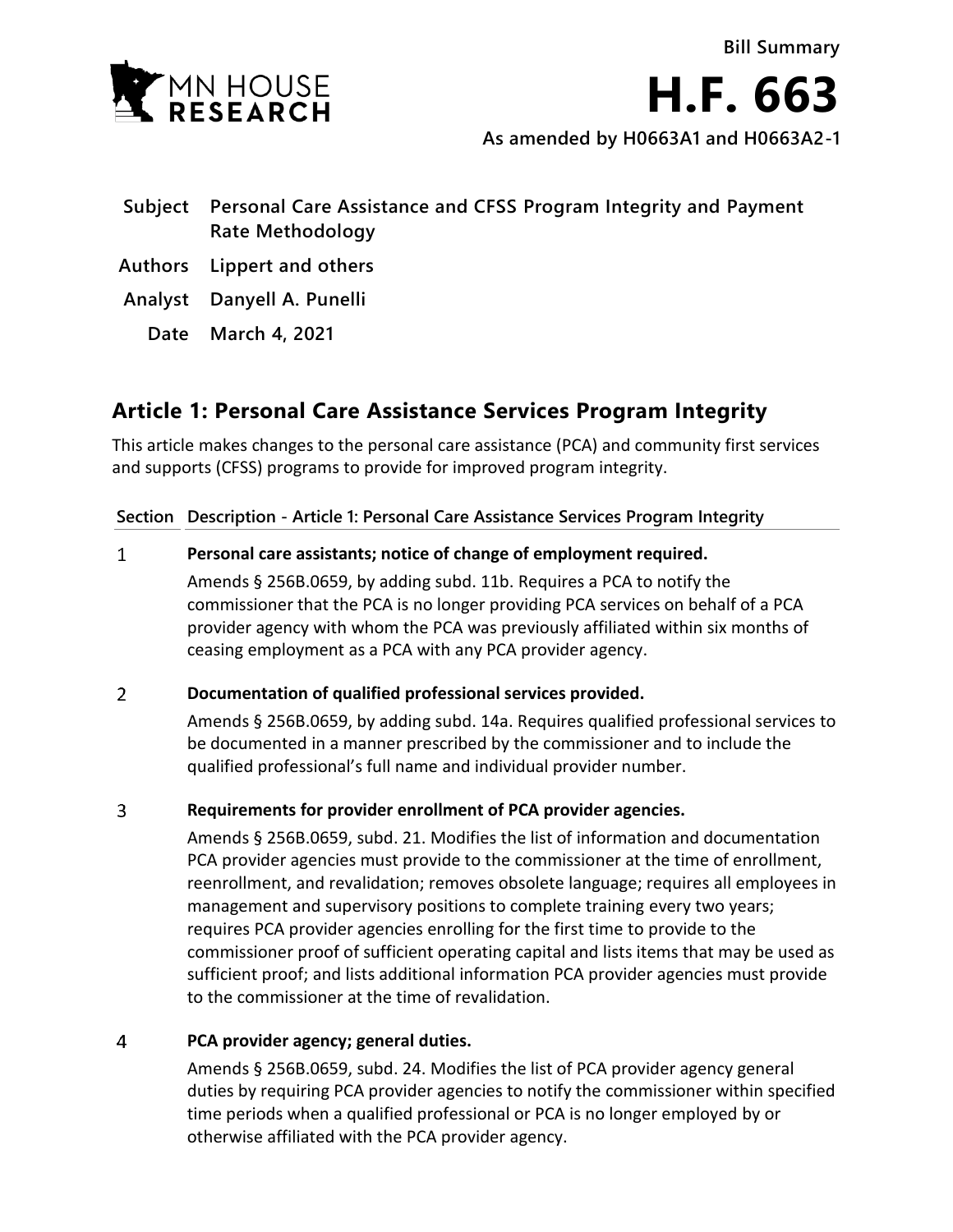### **Section Description - Article 1: Personal Care Assistance Services Program Integrity**

#### 5 **Agency-provider and FMS provider qualifications and duties.**

Amends § 256B.85, subd. 10. Modifies the list of agency-provider and FMS provider general duties by requiring these providers to notify the commissioner within six months following the date upon which a support worker is no longer employed by or otherwise affiliated with the agency-provider, or upon which the support worker is no longer employed by the participant employer.

#### 6 **Requirements for enrollment of CFSS agency-providers.**

Amends § 256B.85, subd. 12. Modifies the list of information and documentation all CFSS agency-providers must provide to the commissioner at the time of enrollment, reenrollment, and revalidation as a CFSS agency-provider; requires all employees in management and supervisory positions to complete training every two years; requires CFSS agency-providers to provide proof of sufficient initial operating capital at the time of initial enrollment and lists items that may be used as proof of sufficient operating capital; and lists additional information CFSS agency-providers must provide to the commissioner at the time of revalidation.

#### $\overline{7}$ **Support workers requirements.**

Amends § 256B.85, subd. 16. Requires a support worker with any agency-provider or any participant employer to notify the commissioner that the support worker is no longer providing services and supports through CFSS on behalf of an agency-provider or to a participant employer within six months of ceasing employment as a support worker.

## **Article 2: Personal Care Assistant Rate Reform**

This article provides for PCA and CFSS payment rate reform.

## **Section Description - Article 2: Personal Care Assistant Rate Reform**

#### $\mathbf{1}$ **Managed care contracts.**

Amends § 256B.69, subd. 5a. By January 30 of each year that follows a PCA or CFSS rate increase, requires managed care plans to inform the commissioner and the chairs and ranking minority members of the legislative committees with jurisdiction over rates determined under the new payment rate system of the amount of the rate increase that is paid to each PCA provider agency with which the plan has a contract.

Provides an immediate effective date.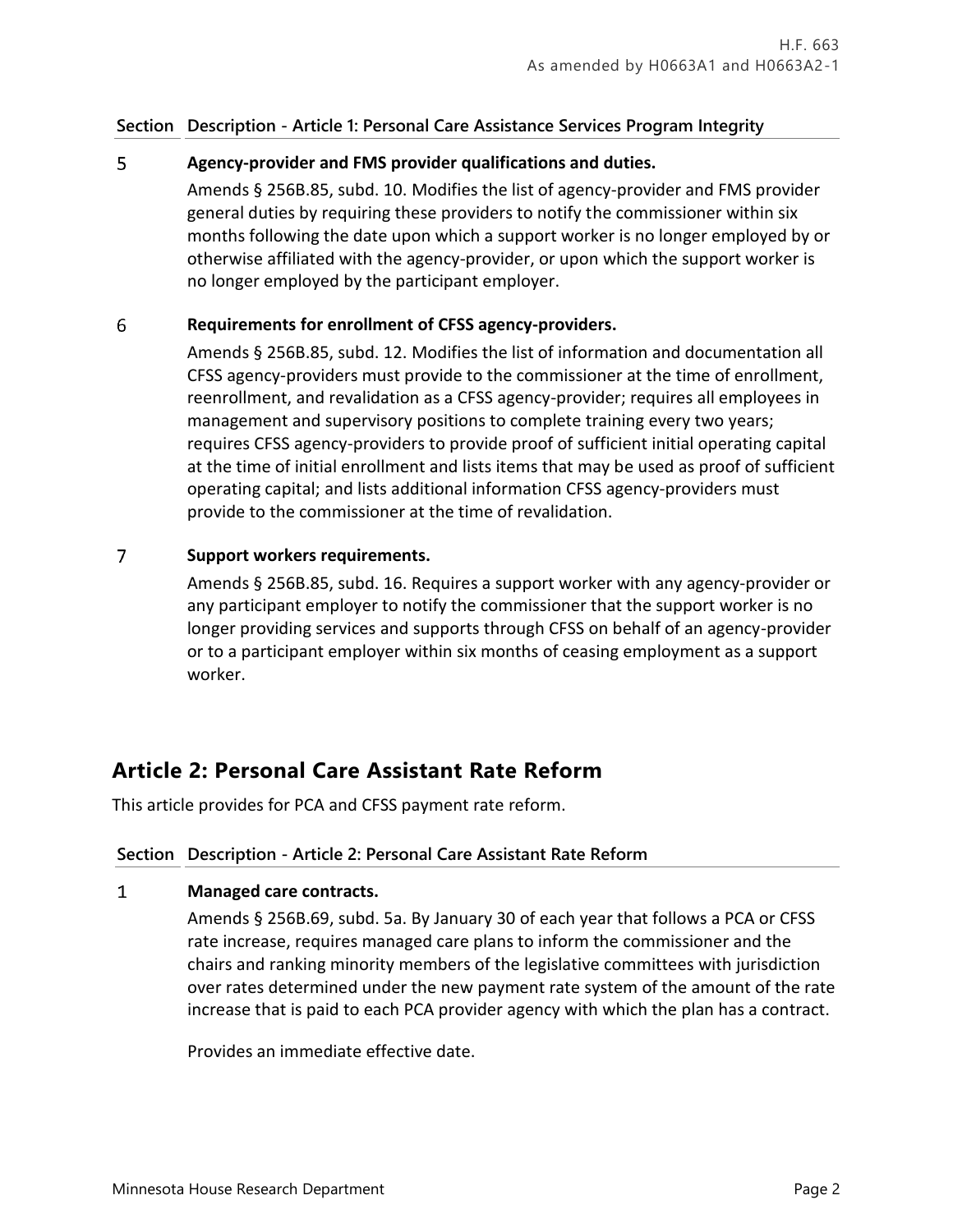#### $\overline{2}$ **Definitions.**

Amends § 256B.85, subd. 2. Applies the definitions under the CFSS program to the new payment rate system that is established in section 3 and makes a grammatical change.

Provides a January 1, 2023, effective date, or upon federal approval, whichever is later. Requires the commissioner of human services to notify the revisor of statutes when federal approval is obtained.

#### 3 **Community first services and supports; payment rates.**

Creates § 256B.851.

**Subd. 1. Application.** Applies the payment methodologies in this section to: (1) CFSS, extended CFSS, and enhanced rate CFSS; and (2) PCA services, extended PCA service, and enhanced rate PCA services. Specifies this section does not change existing PCA program or CFSS policies and procedures.

**Subd. 2. Definitions.** Defines the terms "commissioner," "component value," and "payment rate."

**Subd. 3. Payment rates; base wage index.** Paragraph (a) establishes base wage component value calculations for the services covered under this section based on Bureau of Labor Statistics (BLS) standard occupational classifications.

Paragraph (b) requires the commissioner to update base wage component values based on wage data from the BLS available 30 months and a day prior to the scheduled update beginning on January 1, 2025, and every two years thereafter.

Paragraph (c) requires the commissioner to report to the legislature on framework component updates under paragraph (b) beginning on August 1, 2024, and every two years thereafter.

**Subd. 4. Payment rates; total wage index.** Paragraphs (a) to (c) establish the competitive workforce factor and total wage component value for the services covered under this rate methodology.

Paragraph (d) requires the commissioner to report to the legislature with an update of the competitive workforce factors beginning on August 1, 2024, and every two years thereafter. Requires the commissioner to calculate biennial adjustments to the competitive workforce factor after determining the base wage index updates, and specifies the manner in which the competitive workforce factor must be adjusted.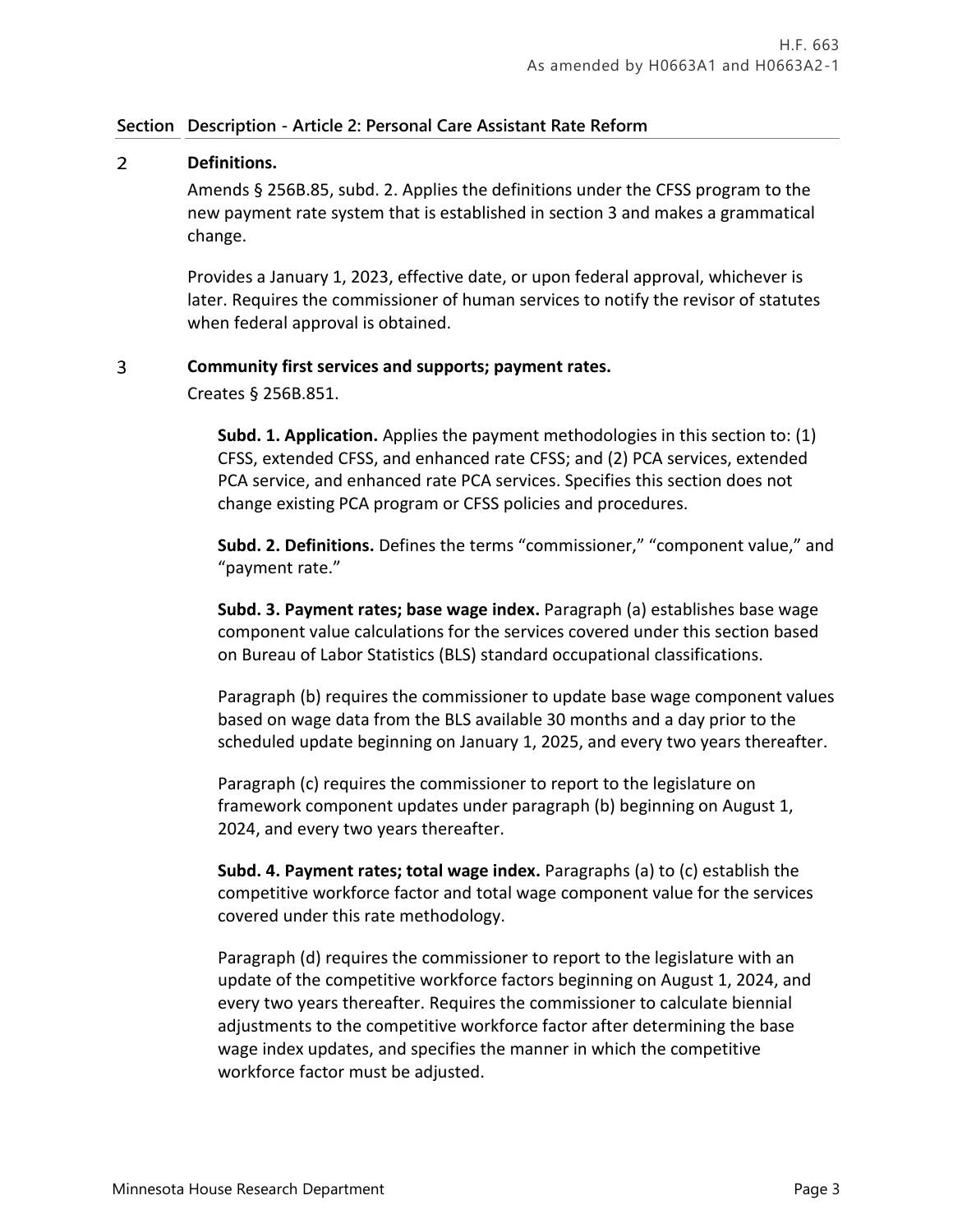Paragraph (e) requires the commissioner to recommend an increase or decrease of the competitive workforce factor from its previous value by no more than three percent. Prohibits the competitive workforce factor from being less than zero.

**Subd. 5. Payment rates; component values.** Paragraph (a) establishes component values for the payment rate methodology.

Paragraph (b) requires the commissioner to update certain component values for changes in the Consumer Price Index by the percentage change from the date of any previous update to the data available six months and one day prior to the scheduled update beginning on January 1, 2025, and every two years thereafter.

Paragraph (c) requires the commissioner to report to the legislature with an update on the component values beginning on August 1, 2024, and every two years thereafter.

**Subd. 6. Payment rates; rate determination.** Paragraph (a) lays out the payment rate calculation the commissioner must use to determine rates for PCA services, CFSS, extended PCA services, extended CFSS, enhanced rate PCA services, enhanced rate CFSS, qualified professional services, and CFSS worker training and development.

Paragraph (b) requires the commissioner to publish the total payment rate.

### **Subd. 7. Provider agency; required reporting and analysis of cost data.**

Paragraph (a) requires the commissioner to evaluate on an ongoing basis whether the base wage component values and component values appropriately address the cost to provide the service and to make recommendations to adjust the rate methodology as indicated by the evaluation. Requires agencies enrolled to provide services with rates determined under this section to submit requested cost data to the commissioner. Lists the data the commissioner may request.

Paragraph (b) requires providers to submit the required cost data for a fiscal year that ended not more than 18 months prior to the submission date at least once every three years. Requires the commissioner to provide each provider with a 90 day notice prior to its submission due date and with notices 30 and 60 days after the required submission date for providers who fail to submit required cost data. Allows the commissioner to temporarily suspend payments to a provider if the commissioner has not received the required cost data 90 days after the required submission date and to make withheld payments when the required cost data is received by the commissioner.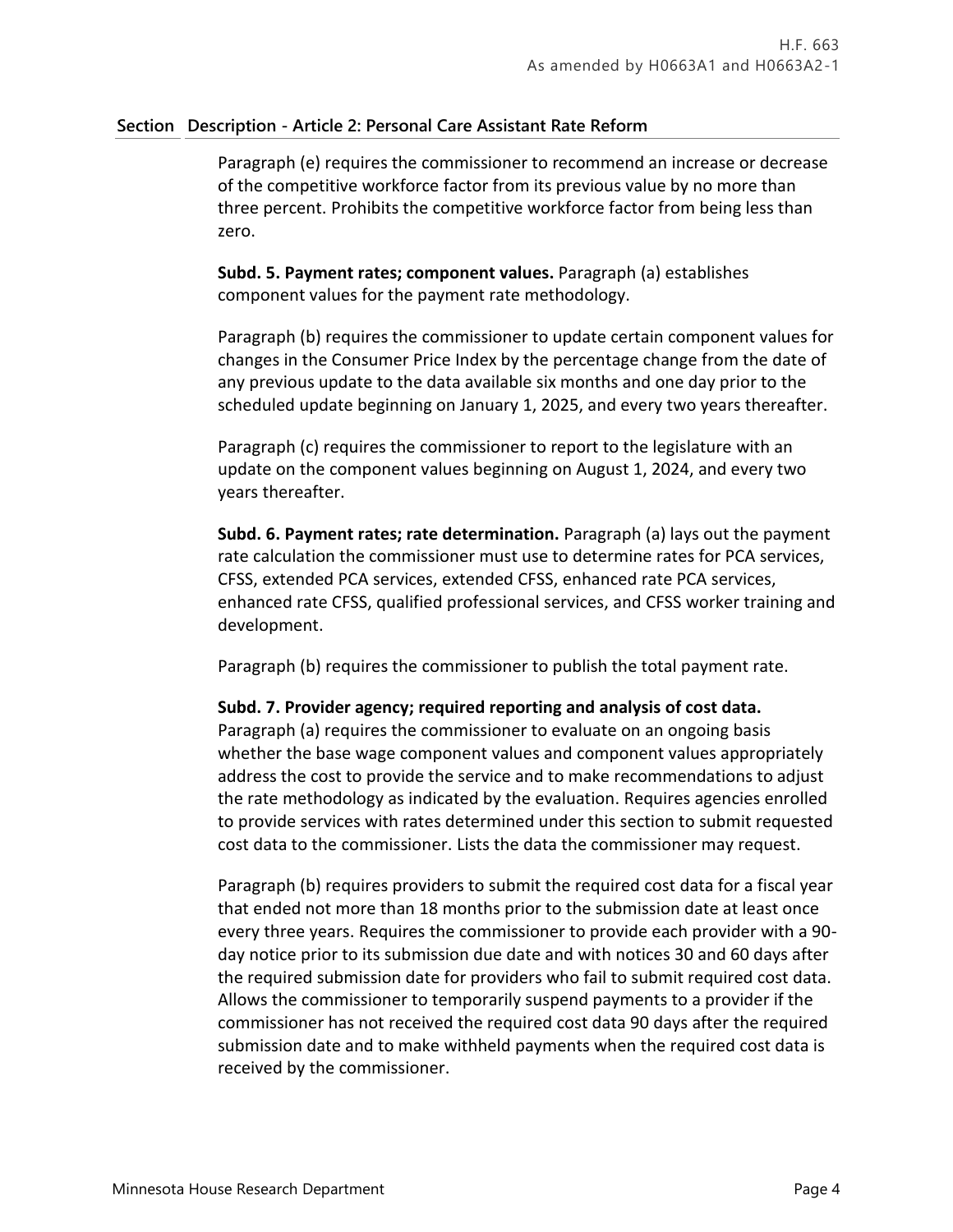Paragraph (c) requires the commissioner to conduct a random validation of data submitted to ensure data accuracy, analyze cost documentation, and provide recommendations for adjustments to cost components.

Paragraph (d) requires the commissioner to analyze cost documentation and allows the commissioner to submit recommendations on component values, updated base wage component values, and competitive workforce factors to the legislature every two years beginning August 1, 2026. Requires the commissioner to release cost data in aggregate form and prohibits cost data from individual providers from being released except as provided for in current law.

Paragraph (e) requires the commissioner to develop and implement a process for providing training and technical assistance necessary to support provider submission of cost data.

**Subd. 8. Payment rates; reports required.** Paragraph (a) requires the commissioner to assess the component values and publish evaluation findings and recommended changes to the rate methodology in a report to the legislature by August 1, 2026.

Paragraph (b) requires the commissioner to: (1) assess the long-term impacts of the rate methodology implementation on staff providing services with rates determined under this section, including but not limited to measuring changes in wages, benefits provided, hours worked, and retention; and (2) publish evaluation findings in a report to the legislature by August 1, 2028, and once every two years thereafter.

Provides a January 1, 2023, effective date, or upon federal approval, whichever is later. Requires the commissioner of human services to notify the revisor of statutes when federal approval is obtained.

#### 4 **Monthly case mix budget cap exception.**

Amends § 256S.18, subd. 7. Modifies the monthly case mix budget cap exception under the elderly waiver program by making technical changes, requiring the commissioner to calculate the difference between PCA services and enhanced rate PCA services, and prohibiting the additional budget amount approved under an exception from exceeding this difference.

Provides a July 1, 2021, effective date, or upon federal approval, whichever is later. Requires the commissioner of human services to notify the revisor of statutes when federal approval is obtained.